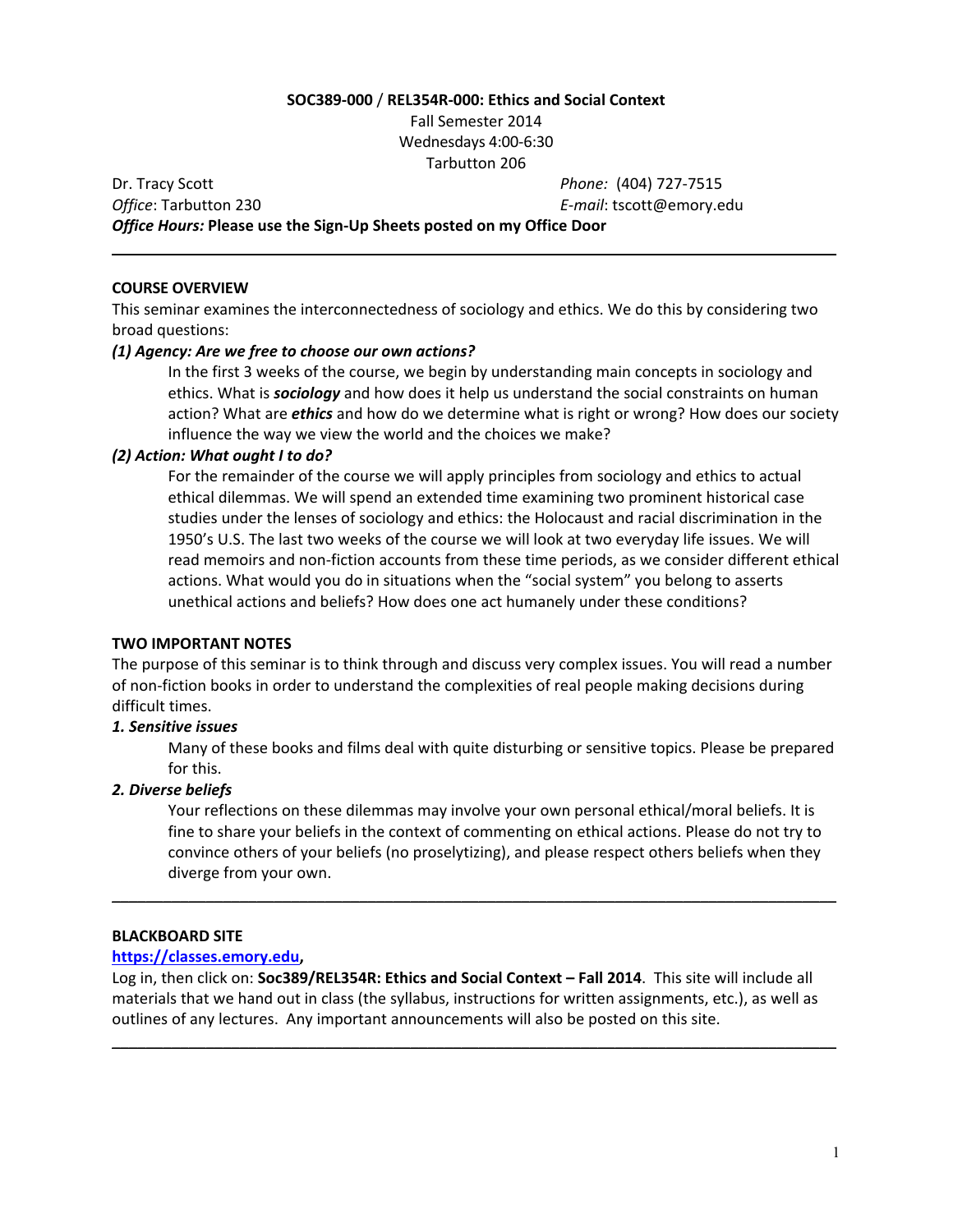### **COURSE REQUIREMENTS**

## **1. Weekly Discussion (25% of final grade)**

*Group Discussion*: The core of this course will be discussion of the ethical case studies in the books and films. Because discussion is fundamental to this course, you must be able to attend the class each week. (If you must miss a class due to emergency circumstances, please notify me as soon as possible.) \*\*\*Note that your discussion grade will be based on quality not quantity.

\_\_\_\_\_\_\_\_\_\_\_\_\_\_\_\_\_\_\_\_\_\_\_\_\_\_\_\_\_\_\_\_\_\_\_\_\_\_\_\_\_\_\_\_\_\_\_\_\_\_\_\_\_\_\_\_\_\_\_\_\_\_\_\_\_\_\_\_\_\_\_\_\_\_\_\_\_\_\_

## **2. Weekly Reflection Memos (8 memos at 5% each = 40% of final grade)**

You will write weekly reflection memos (3 pages long) on the books & films (8 in total) in order to prepare you for class discussions. These memos will be structured around key questions that I will provide in a separate handout. You will hand in the memos at the start of the class, which covers that reading/film. 

\*\*\*Memos will be graded on a pass (+-) /fail basis.

# **3. Final Reflection Paper (35% of final grade)**

You will write a final reflection paper (10-12 pages long) about the readings/films and the discussions. Instructions will be handed out separately. The paper is due on Wednesday, Dec 17, 7:00pm, via email.

\_\_\_\_\_\_\_\_\_\_\_\_\_\_\_\_\_\_\_\_\_\_\_\_\_\_\_\_\_\_\_\_\_\_\_\_\_\_\_\_\_\_\_\_\_\_\_\_\_\_\_\_\_\_\_\_\_\_\_\_\_\_\_\_\_\_\_\_\_\_\_\_\_\_\_\_\_\_\_\_\_\_\_\_\_

## **REQUIRED READINGS**

**Weeks 2 & 3:** Various book chapters. These are posted on BlackBoard.

# **Weeks 4-14:** (See list below and course schedule)

The books (and films) are central to this course. You must have completed books prior to the date that they are listed on the syllabus. (The films will be shown during class time.)

# **BOOKS**

These are available at Emory's Barnes & Noble Bookstore.

- 1. Sereny, Gitta. 1983. *Into That Darkness: An Examination of Conscience*. 1<sup>st</sup> Vintage Books ed. Vintage.
- 2. Opdyke, Irene. 2004 (reissue edition). *In My Hands: Memories of a Holocaust Rescuer*. Laural Leaf.
- 3. Wiesenthal, Simon. 1998. *The Sunflower: On the Possibilities and Limits of Forgiveness*. Revised, expanded ed. Schocken.
- 4. Howard-Pitney, David. 2004. *Martin Luther King, Jr., Malcolm X and the Civil Rights Struggle of the* 1950s and '60s: A Brief History with Documents. Bedford/St. Martin's.
- 5. Moody, Anne. 1968 [2004]. *Coming of Age in Mississippi*. Reprint Ed., Delta will be provided!

\_\_\_\_\_\_\_\_\_\_\_\_\_\_\_\_\_\_\_\_\_\_\_\_\_\_\_\_\_\_\_\_\_\_\_\_\_\_\_\_\_\_\_\_\_\_\_\_\_\_\_\_\_\_\_\_\_\_\_\_\_\_\_\_\_\_\_\_\_\_\_\_\_

- 6. Walls, Jeannette. 2006. The Glass Castle: A Memoir. Scribner.
- 7. Lewis, Michael. 2010. *Liar's Poker*. Reprint ed. W. W. Norton & Company.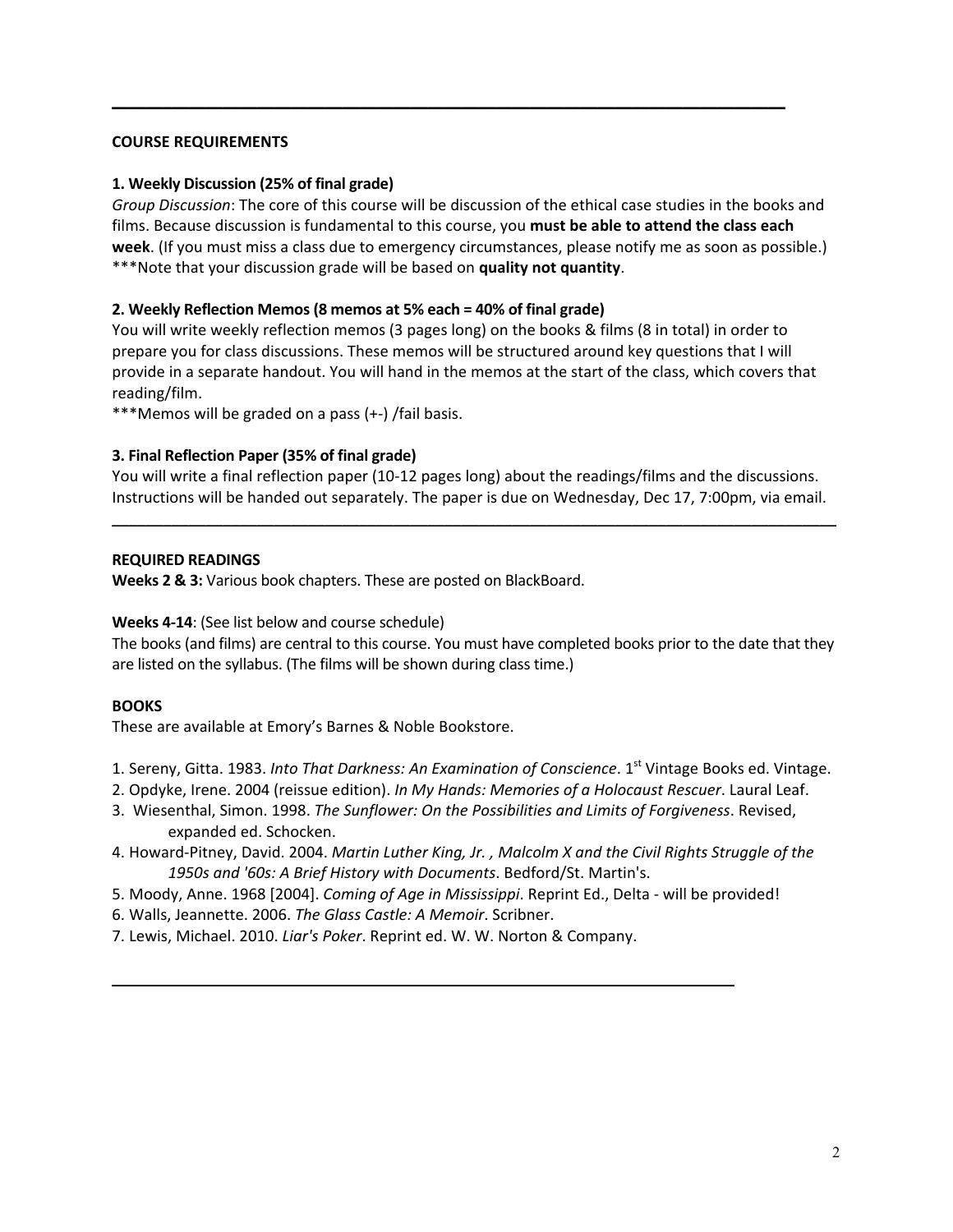## **OTHER IMPORTANT INFORMATION**

### **Accommodating Disabilities**

If you have or acquire any sort of condition that may require special accommodation(s), please inform me AS SOON AS POSSIBLE (e.g., not the day of an exam) so that we may make the appropriate arrangements. Proper documentation from the Office of Disabilities Services will be required. Please contact their office to get more information on available services and accommodations, as well as documentation requirements. They can be reach at 404-727-6016 or via the web at http://www.ods.emory.edu.

\_\_\_\_\_\_\_\_\_\_\_\_\_\_\_\_\_\_\_\_\_\_\_\_\_\_\_\_\_\_\_\_\_\_\_\_\_\_\_\_\_\_\_\_\_\_\_\_\_\_\_\_\_\_\_\_\_\_\_\_\_\_\_\_\_\_\_\_\_\_\_\_\_

# **Academic Conduct**

Emory College has established an Honor Code outlining an appropriate code of conduct with respect to academic honesty and plagiarism. The code of conduct can be found at:

http://conduct.emory.edu/conduct.php or at the Office of Student Conduct in Suite 239E of the Dobbs University Center. Information on Emory's Honor code can be accessed at:

http://www.college.emory.edu/current/standards/honor\_code.html. Your Campus Life Handbook provides additional information.

It is your responsibility to familiarize yourself with the policies and procedures of the university, and violation of these policies will result in referral to the Honor Council. Plagiarism and cheating will not be tolerated. You must ensure that you cite references appropriately in your written work. When you paraphrase from others, cite their work in the text, and reference the citation in your bibliography. When you use direct quotes from others, be sure to insert quotation marks around the borrowed text and cite appropriately.

Honor Code Statement: I pledge to pursue all academic endeavors with honor and integrity. I understand the principles of the Emory College Honor System, and I promise to uphold these standards by adhering to the Honor Code in order to preserve the integrity of Emory College and its individual members.

# **General Conduct**

Please be mindful of the general code of conduct that you would use in any classroom setting. I expect us all to be respectful of one another. Please do not arrive late to class. Once in class, please refrain from carrying on private conversations with your neighbor(s). This is distracting for everyone else in the room. Please refrain from texting, checking Facebook, or any other non-class activities during all class meetings. If you are found to be engaging in these activities, you will be asked to leave the classroom for the remainder of the class.

The use of cell phones is not permitted in this class. Please turn OFF your phones before entering the *classroom.*

*\_\_\_\_\_\_\_\_\_\_\_\_\_\_\_\_\_\_\_\_\_\_\_\_\_\_\_\_\_\_\_\_\_\_\_\_\_\_\_\_\_\_\_\_\_\_\_\_\_\_\_\_\_\_\_\_\_\_\_\_\_\_\_\_\_\_\_\_\_\_\_\_\_\_\_\_\_*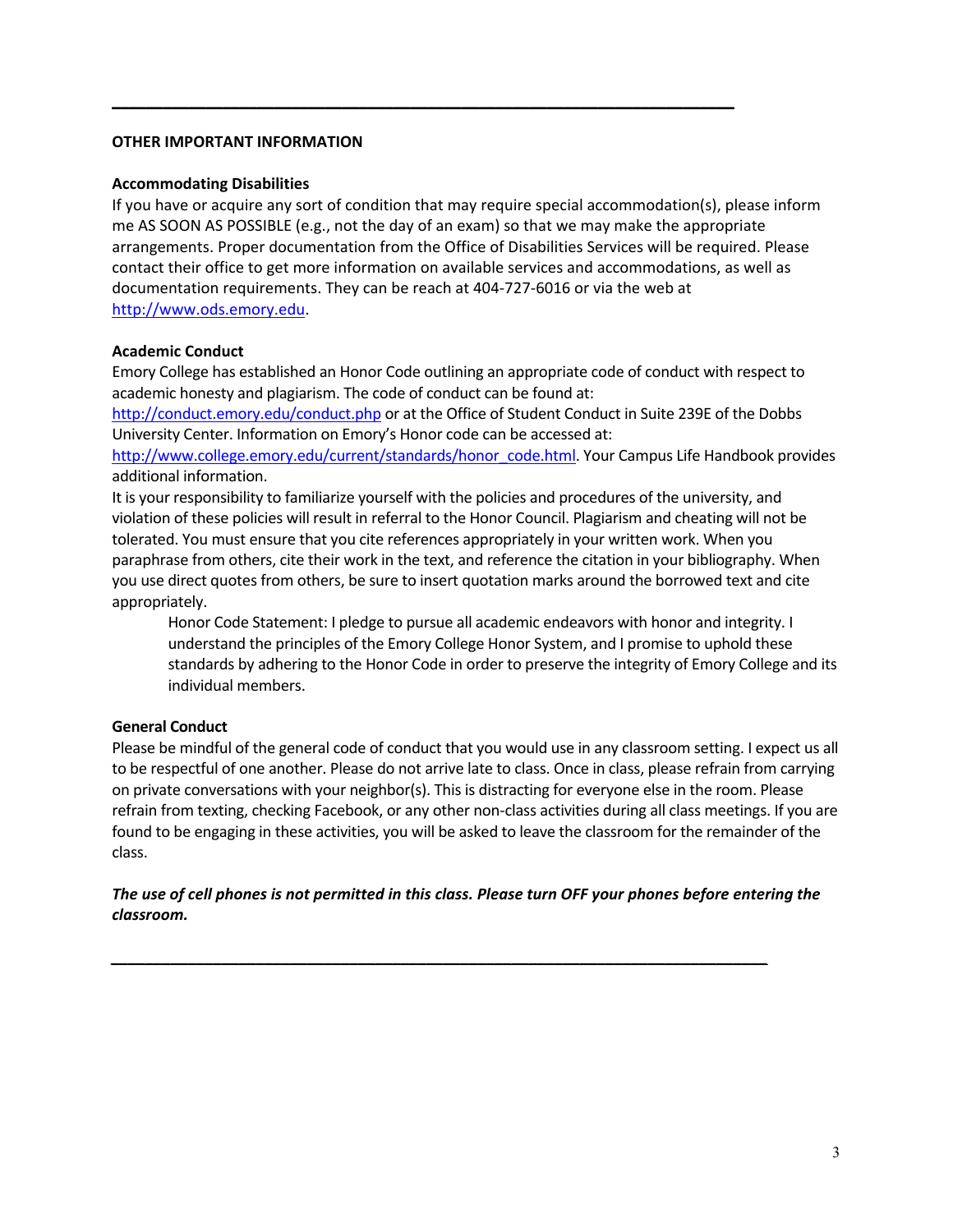### **COURSE SCHEDULE**

#### **Week 1 (Aug 27): Introduction and Course Framework**

### **Week 2 (Sept 3): Ethics**

Selections from: Panza C. & Potthast A. 2010. *Ethics for Dummies*. Wiley Publishing Inc. (See p.5 of this syllabus for specific selections and explanations for these selections.)

#### Week 3 (Sep 11): Social Context (Social Structure & Culture)

Fine, Gary Alan. 2012. *Tiny Publics*. Chapters 1-4.

#### **Week 4 (Sept 17)**

Film: *Hitler's Children (2013)* & Class Discussion following (NO MEMO for this)

### **Week 5 (Sept 24)**

Sereny, Gitta. 1983. Into That Darkness: An Examination of Conscience. Vintage.

### **Week 6 (Oct 1)**

Opdyke, Irene. 2004 (reissue edition). In My Hands: Memories of a Holocaust Rescuer.

### **Week 7 (Oct 8)**

Wiesenthal, Simon. 1998. *The Sunflower: On the Possibilities and Limits of Forgiveness*. Revised, expanded ed. Schocken.

### **Week 8 (Oct 15)**

Film: Four Little Girls (2001)

### **Week 9 (Oct 22)**

Discussion of *Four Little Girls*

## **Week 10 (Oct 29)**

Howard-Pitney, David. 2004. Martin Luther King, Jr., Malcolm X and the Civil Rights Struggle of the 1950s and '60s: A Brief History with Documents. Bedford/St. Martin's.

### **Week 11 (Nov 5)**

Moody, Anne. 1968 [2004]. *Coming of Age in Mississippi*. Reprint Ed., Delta.

#### **Week 12 (Nov 12):**

Film: TBA & Class Discussion following (NO MEMO for this)

### Week 13 (Nov 19): The World of Family: You can't choose your parents

Walls, Jeannette. 2006. The Glass Castle: A Memoir. Scribner.

## *Nov 26: CLASS CANCELLED*

Enjoy Thanksgiving!

## Week 14 (Dec 3): The World of Work: You can choose the work culture? Lewis, Michael. 2010. *Liar's Poker*. Reprint ed. W. W. Norton & Company